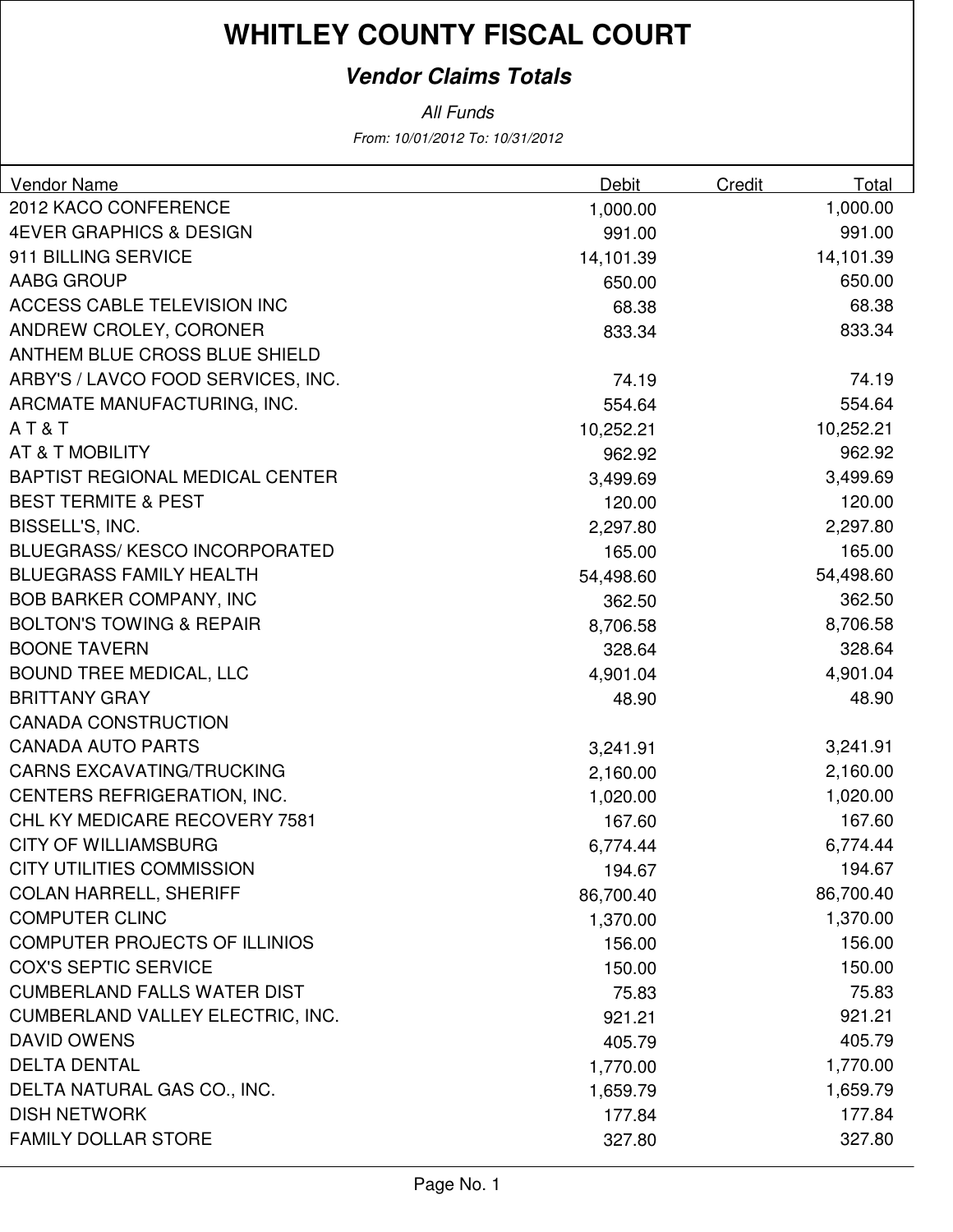### **Vendor Claims Totals**

| <b>Vendor Name</b>                    | Debit     | Credit | Total     |
|---------------------------------------|-----------|--------|-----------|
| DOMINO'S PIZZA OF WILLIAMSBURG        | 111.79    |        | 111.79    |
| <b>DORMAN PATRICK</b>                 | 124.90    |        | 124.90    |
| <b>DRIVE IN PHARMACY</b>              | 81.23     |        | 81.23     |
| <b>D &amp; T PRESSURE WASHING</b>     | 125.00    |        | 125.00    |
| ECSI, LLC                             | 2,088.00  |        | 2,088.00  |
| <b>ELLIS SANITATION</b>               |           |        |           |
| ELLISON'S SANITARY SUPPLY CO., INC.   | 686.88    |        | 686.88    |
| EMCON HOME GUARD, INC.                | 5,770.00  |        | 5,770.00  |
| <b>EMLYN VFD</b>                      | 500.00    |        | 500.00    |
| <b>ESTATE OF MARY SEELEY</b>          | 759.80    |        | 759.80    |
| <b>EZ COUNTRY</b>                     | 425.00    |        | 425.00    |
| <b>FAHE CONSULTING</b>                | 1,250.00  |        | 1,250.00  |
| <b>FALLS FORD</b>                     | 1,704.29  |        | 1,704.29  |
| <b>FAULKNER AND TAYLOR</b>            | 420.30    |        | 420.30    |
| FIRST ACCEPTANCE SERVICES, INC        | 1,416.60  |        | 1,416.60  |
| FIRST CLASS TRUCK & AUTO REPAIR, LLC  | 6,102.28  |        | 6,102.28  |
| <b>FLEETONE</b>                       | 18,436.83 |        | 18,436.83 |
| G & K SERVICES, INC                   | 1,049.32  |        | 1,049.32  |
| G & E DRIVE-IN                        | 434.15    |        | 434.15    |
| GOVERNMENT UTILITIES TECHNOLOGY       | 11,188.29 |        | 11,188.29 |
| <b>HARDEE'S</b>                       | 1,003.18  |        | 1,003.18  |
| HARP ENTERPRISES, INC.                | 3,127.86  |        | 3,127.86  |
| HINKLE CONTRACTING CORPORATION        | 10,487.00 |        | 10,487.00 |
| <b>HOLIDAY INN CINCINNATI AIRPORT</b> | 530.00    |        | 530.00    |
| <b>HOLSTON GASES</b>                  | 2,934.46  |        | 2,934.46  |
| <b>HUDSON MATERIALS</b>               | 2,036.40  |        | 2,036.40  |
| HUMANA HEALTH PLAN INC                |           |        |           |
| HUMANA HEALTH CARE PLANS              | 423.30    |        | 423.30    |
| <b>HOMETOWN IGA #57</b>               | 948.90    |        | 948.90    |
| INDUSTRIAL CHEM LABS & SERVICES, INC. | 101.26    |        | 101.26    |
| <b>INTERACT PUBLIC SAFETY SYSTEMS</b> | 9,630.00  |        | 9,630.00  |
| <b>JAMIE FUSON</b>                    | 319.00    |        | 319.00    |
| <b>JEFF HUDDLESTON</b>                | 40.00     |        | 40.00     |
| <b>JESSICA TAYLOR</b>                 |           |        |           |
| JOE HILL ELECTRICAL                   | 3,011.41  |        | 3,011.41  |
| JOHNNY WHEELS OF WILLIAMSBURG, INC    | 1,305.70  |        | 1,305.70  |
| <b>JUDITH BECK</b>                    | 6.12      |        | 6.12      |
| <b>JUDY BRIMM</b>                     | 124.31    |        | 124.31    |
| KELLWELL FOOD MANAGEMENT              | 29,401.00 |        | 29,401.00 |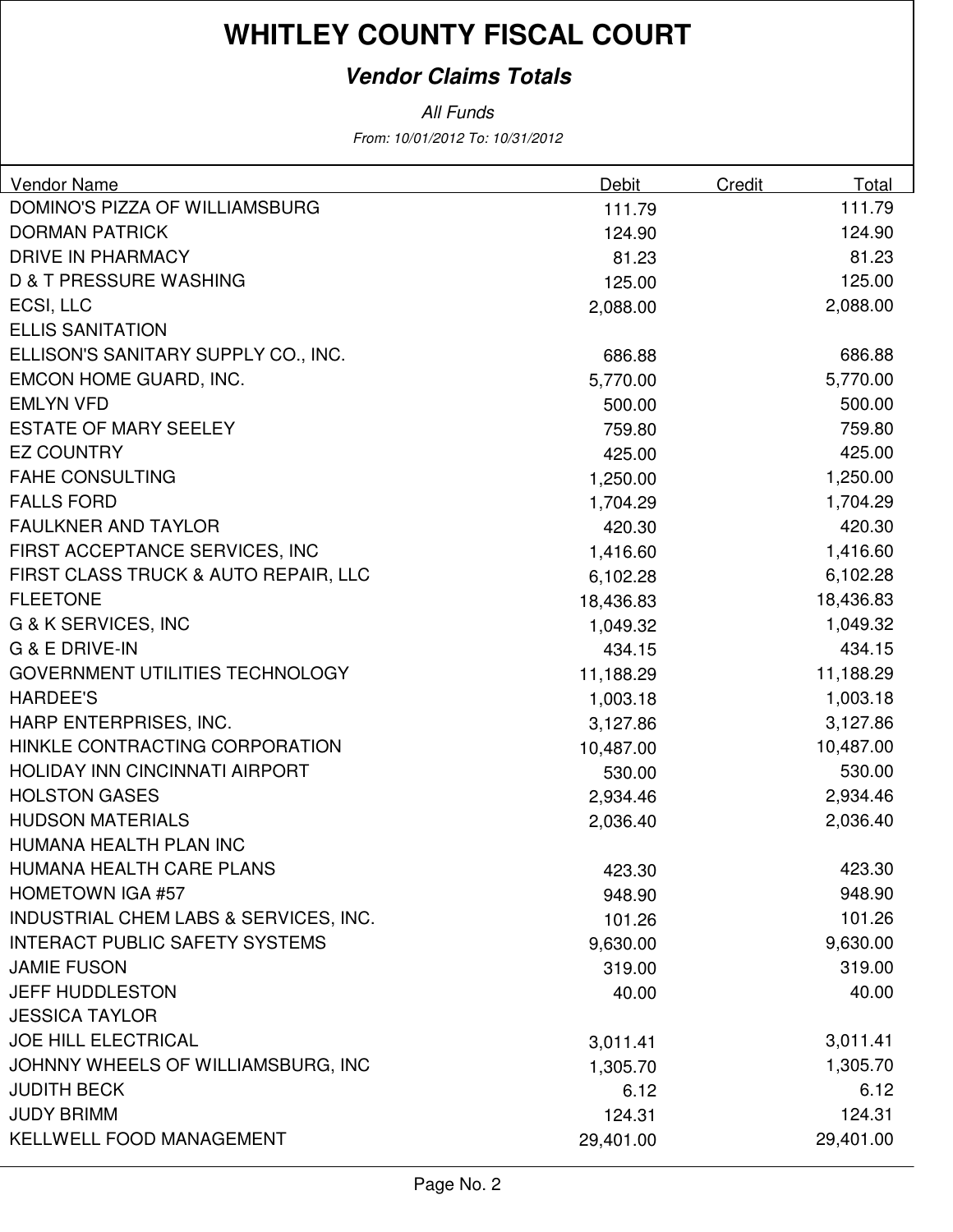### **Vendor Claims Totals**

| <b>Vendor Name</b>                   | <b>Debit</b> | <b>Credit</b> | <b>Total</b> |
|--------------------------------------|--------------|---------------|--------------|
| KU                                   | 14,619.25    |               | 14,619.25    |
| <b>KIMBELL MIDWEST</b>               | 426.65       |               | 426.65       |
| KNOX COUNTY UTILITIES COMMISSION     | 15.87        |               | 15.87        |
| <b>KOORSEN PROTECTION SERVICE</b>    | 3,739.16     |               | 3,739.16     |
| <b>KENTUCKY JAILERS ASSOCIATION</b>  | 1,350.00     |               | 1,350.00     |
| <b>KENTUCKY STATE TREASURER</b>      | 37,590.65    |               | 37,590.65    |
| LANDMARK SPRINKLER, INC.             | 290.00       |               | 290.00       |
| <b>LIDA J. POWERS</b>                | 600.00       |               | 600.00       |
| <b>LONDON FARM SERVICE</b>           | 9,300.00     |               | 9,300.00     |
| <b>LONDON RADIO SERVICE</b>          | 2,191.32     |               | 2,191.32     |
| <b>LYTTLE'S TELEPHONE</b>            | 60.00        |               | 60.00        |
| <b>MED TECH MEDICAL SERVICES LLC</b> | 1,343.71     |               | 1,343.71     |
| <b>MELISSA S GRAY</b>                | 24.89        |               | 24.89        |
| <b>MTJ AMERICA</b>                   | 7,251.69     |               | 7,251.69     |
| <b>NEWS JOURNAL</b>                  | 533.32       |               | 533.32       |
| NI GOVERNMENT SERVICES, INC.         | 80.11        |               | 80.11        |
| <b>NORVEX SUPPLY</b>                 | 2,437.94     |               | 2,437.94     |
| <b>OWENS AUTO PARTS</b>              | 99.29        |               | 99.29        |
| PATTERSON CREEK VFD                  | 200.00       |               | 200.00       |
| PEERCY & GRAY, PSC                   | 10,125.00    |               | 10,125.00    |
| POFF CARTING SERVICE                 | 3,548.14     |               | 3,548.14     |
| PREFERRED LAB SERVICE                | 550.00       |               | 550.00       |
| PREWITT FARM SUPPLY                  | 146.90       |               | 146.90       |
| PULASKI COUNTY DETENTION CTR         | 142.92       | 8.78          | 134.14       |
| <b>QUALITY CARE AUTO SERVICE</b>     | 711.60       |               | 711.60       |
| <b>QUILL CORPORATION</b>             | 1,403.09     |               | 1,403.09     |
| <b>RADIO SHACK</b>                   | 137.93       |               | 137.93       |
| <b>RALEIGH MEADORS</b>               | 13,500.00    |               | 13,500.00    |
| RAMADA PLAZA LOUISVILLE              | 175.40       |               | 175.40       |
| R. C. MILLER OIL CO                  | 6,863.45     |               | 6,863.45     |
| <b>REPUBLIC BANK &amp; TRUST CO</b>  | 3,034.01     |               | 3,034.01     |
| <b>ROGER WELLS</b>                   | 359.70       |               | 359.70       |
| <b>ROY SILER</b>                     | 155.40       |               | 155.40       |
| SOUTHEAST APPARATUS, LLC             | 900.00       |               | 900.00       |
| <b>SGT JOES</b>                      | 2,566.49     |               | 2,566.49     |
| SOUTHEASTERN EMERGENCY EQUIP.        | 1,051.84     |               | 1,051.84     |
| SOUTHERN HEALTH PARTNERS             | 20,632.00    |               | 20,632.00    |
| SOUTHERN REBINDING, INC.             | 1,081.54     |               | 1,081.54     |
| STERICYCLE, INC.                     | 1,141.12     |               | 1,141.12     |